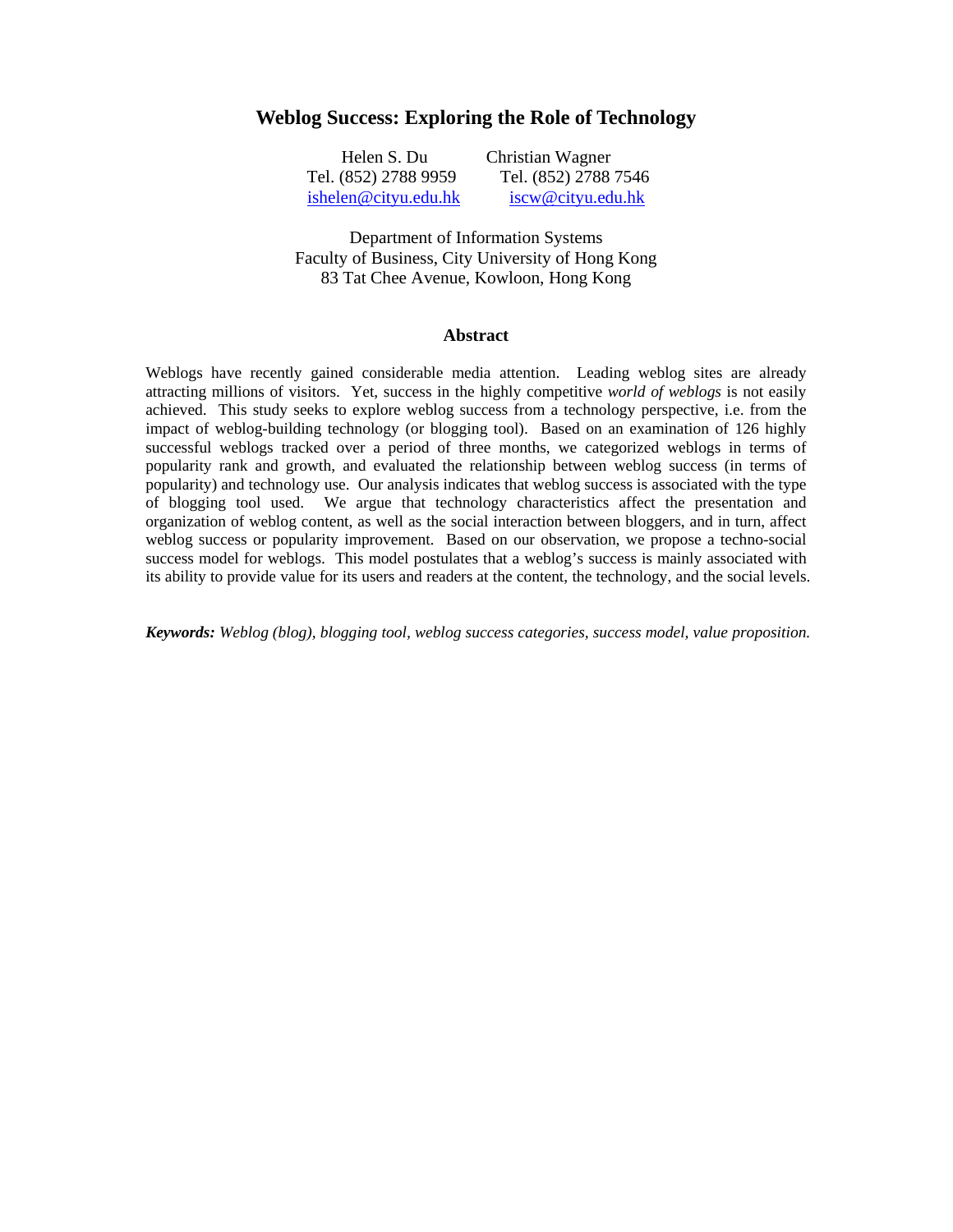## **1. Introduction**

Weblogs (or blogs) are becoming a "new form of mainstream personal communication" (Rosenbloom, 2004, p. 31) for millions of people to publish and exchange knowledge/information, and to establish networks or build relationships in *the world of all blogs*, the so called "blogosphere". Weblogbuilding technologies (or blogging tools) bring new capabilities, such as web publication and communication, to average people, especially those non-technical users. They are designed to facilitate simple and fast creation of web content without much technical or programming skill. Recent releases of blogging tools have been further improved to provide enhanced features for between-blog interactivity; thus promoting the creation of social networks among bloggers. As an innovative social computing technology that enables *web based word-of-month* (through blogging activities), weblog was recently identified as among the top "10 tech trends to watch in 2005" by *Fortune* magazine (Volgelstein et al., 2005, p. 43).

Weblog popularity has surged over the last few years, and reached 6 million (www.technorati.com) active blogs by the end of 2004. According to Sifry (2004), founder and CEO of *Technorati* (wellrecognized for its blog tracking/ranking service), over 12,000 new weblogs are created daily and an average of at least 4.6 weblogs are being updated every second. In a telephone survey of American Internet users, Pew Internet & American Life Project reported an increase of 58% weblog readership from February to November 2004, and reached 32 million readers (27% of the American online users) (BusinessWeek online, 2005). Businesses have also begun to recognize weblog's (potential) value. Several large firms, such as Microsoft and IBM, are already seen at the forefront of the corporate blogging wave, where employees are encouraged to actively embrace this medium. Companies such as Stonyfield Farm and CareerBuilder.com are paying "in-house bloggers" salaries in the range of \$40,000 to \$70,000 US; a further indication that corporate blogging is becoming one of the emerging careers in Marketing and PR circles (PRWeb, 2005).

Despite the increased attention that the blogging phenomenon has received, most weblogs will never achieve wide readership, possibly being read only by their author(s) and few others. Only very few weblogs may ever obtain the readership and financial success of *Instapundit.com*, or the cult status of *Slashdot.com*. Some studies (e.g., Shirky, 2003; Sifry, 2005) suggest that weblog popularity has been following a *power-law* distribution with most of the readership focused on a very small group of highly successful weblogs, sometimes called the "A-list" of weblogs. It has also been expected that with time, the distribution becomes increasingly uneven, so that the audience-rich would become richer while the audience-poor would become relatively poorer and some eventually fade out. And yet, the web has proven itself again-and-again as a breeding ground for new ideas, new products and new services, allowing, seemingly out of a sudden, new popular websites to emerge and to replace old favorites.

The Internet and web technologies have pervasively influenced systems development and its outcomes, and radically changed people's behavior in adopting these technologies (Lyytinen and Rose, 2003). Therefore, it demands new theories and different approaches to explain and to guide research and practice in these areas. Although there has been growing interest and significant recent study of online phenomena and their success factors, most existing research focuses on the success issues relating to electronic commerce (e.g., Liu and Arnett, 2000; Molla and Licker, 2002; Torkzadeh and Dhillon, 2002), open source movement (e.g., Markus et al., 2000; Mockus et al., 2002; Raymond, 1998), and online community (e.g., Hagel and Armstrong, 1997; Kozinets, 1999; Preece, 2001). Past empirical research, to the best of our knowledge, has focused little on weblog success. We therefore seek to explore this important issue to identify IT-related factors associated with weblog success. In particular, we wish to answer the question whether blogging technology can help to increase weblog success in terms of readership popularity.

The remainder of this article is organized as follows. The next section introduces weblogs and their supporting technologies. Section three explains our study design. We then continue by discussing weblog success categories and blogging tool properties. The sixth section maps weblog success against blogging technology used. Based on the preliminary analyses and findings, we introduce a conceptual model to explain weblog success in section seven. Section eight discusses both theoretical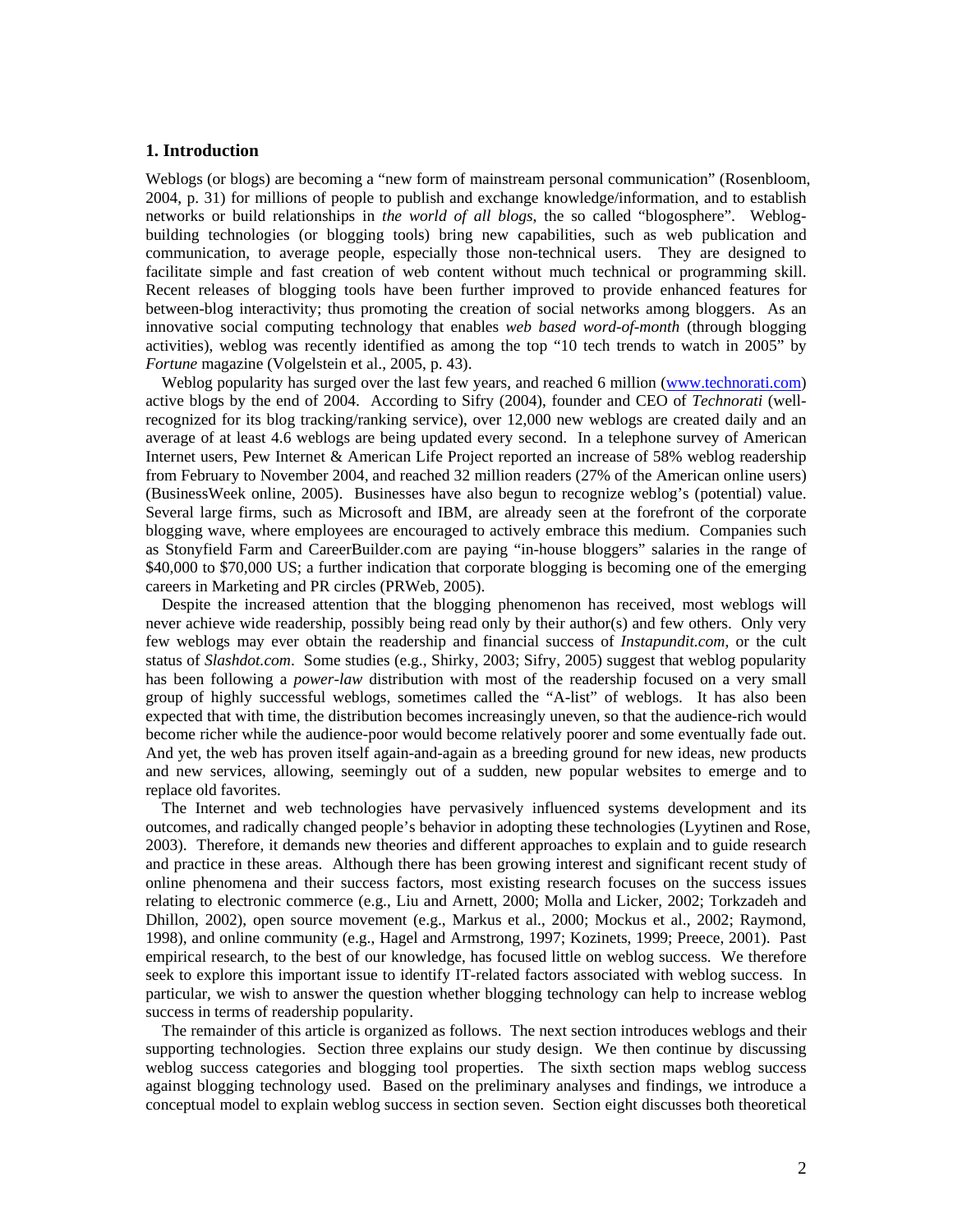and practical implications from the study. We then identify limitations and possible further improvement in section nine, and draw conclusions in the last section.

# **2. Weblogs and Blogging Technology: the Background**

#### 2.1 WEBLOGS

The term *weblog* was first used by John Barger (1997), and was defined as "a web page where a blogger 'logs' all the other web pages she finds interesting". Weblogs are distinct in both form and content from other types of web pages (Blood, 2004). As a "log on the web", it is kept mostly in a reverse chronological order with the latest entry at the top of the web page. As a "log of the web", it easily refers to other Internet locations via hyperlinks. A more recent and comprehensive definition of weblogs is that "the site consists of dated entries" [Brigitte Easton, see (Blood, 2000)], and that the entries were episodic or conversational in a diary or "story telling" format (Brown, 2001).

As suggested by Wagner and Bolloju (2005), weblogs are ideal for experts who wish to broadcast their expertise to a large audience, and are also suitable for average persons who wish to share their stories/diaries with a small group of others. According to Winer (www.scripting.com), a blogging pioneer, weblogs have the following characteristics:

- **Personalized.** Weblogs are designed for individual use (multi-person weblog is also possible through collaboration, such as the "team blog" offered by www.blogger.com). Their style is personal and informal.
- **Web-based.** Weblogs can be updated frequently. They are easy to maintain and accessible via a web browser.
- **Community-supported.** Weblogs can link to other weblogs and websites, enabling the linkage of ideas, and hence stimulating knowledge generation and sharing between bloggers.
- **Automated.** Blogging tools help bloggers to present their words without the hassle of writing HTML code or program; instead, bloggers just need to concentrate on the content.

#### 2.2 BLOGGING TOOLS AND THEIR EVOLUTION

In the early blogging days, during the late 1990s, no special tools were available for creating weblogs. Most bloggers hand coded their sites. But, very soon, "it became difficult to read every weblog every day, or even to keep track of all the new ones that were appearing" (Blood, 2000). Weblogs started to gain popularity after Pitas.com launched the first free *build-your-own-weblog* tool, and few others like Blogger released their blogging tools. These tools provided the ease and affordable opportunity for non-technical persons to communicate online.

Nowadays, most weblogs are powered by weblog hosting services or standalone software; although a few bloggers, like Rebecca Blood (www.rebeccablood.net), still hand code their sites. According to Bauer (2004), approximately 80% of weblogs use hosting services that provide weblog-building tools and server space, while the rest use standalone software that runs on individual servers or web hosts. Many popular weblog hosts, such as Blogger, ModBlog, and Xanga, offer basic services for free, which are good for new bloggers or general users who are happy with limited server spaces and standard features. But, successful weblogs can outgrow these basic services, and may be forced to choose premium services (at higher cost), or even to set up their own weblog hosts (Rubenking, 2003). Comparatively, standalone software is more flexible in terms of server space and control of own content, but requires some knowledge to set up the application and to maintain the server. Movable Type and Radio Userland are two popular fee-based standalone software solutions. There are also several free and open-source weblog software products in the marketplace, such as WordPress and Drupal.

## 2.3 BLOGGING FEATURES AND CAPABILITIES

Many blogging tools in the marketplace offer a variety of weblog-building features; some may be more suitable to certain group of users. Overall, these tools belong to three major types. The *first*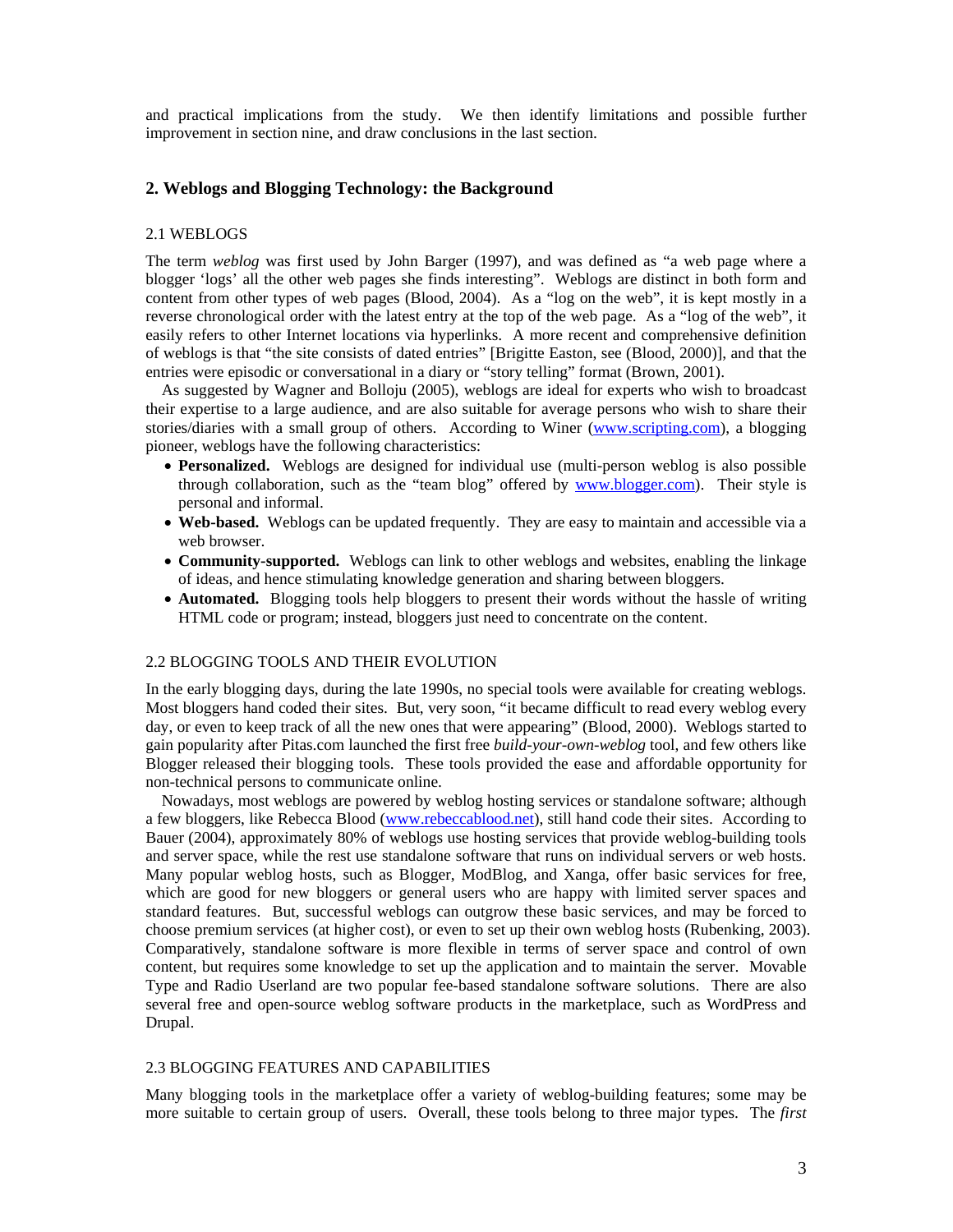*type* of tools provides basic content presentation features for creating link-driven text diaries. Although their interfaces are relatively less attractive, their easy to learn and use editing functional capability fits well to those who simply wish to have a channel for expression of opinions.

The majority of the bloggers uses the *second type* of tools, which focuses on providing rich interface (or multi-media capability) to share more than just text content with the same *click-and-post* ease, and on supporting content management and between-blog commenting or hyper linking. For instance, "permalink", a permanent URL for each weblog entry, introduced by Blogger in early 2000, enabled referencing of specific past entries like other online source. "Trackback", a reverse hyperlink tracking the referrer weblogs, introduced by Movable Type in 2001, "made these formally invisible connections visible" (Blood, 2004, p. 55). These innovations, including the use of a "blogroll" to manage frequently referenced weblogs on the sidebar, as well as syndication features, have been adopted by many blogging tools, and have become part of weblogs' standard features.

Recently, a *third type* of blogging tools has begun to emerge. In addition to providing improved content distribution and between-blog connectivity (e.g., "pingback", or alert of other bloggers' comments or new posts), they include integrated applications, such as project management or workflow features, to enhance social networking and community building. For example, Lycos Circles offers users to setup the workflow for a party, from invitation to management of responses and to travel directions. ModBlog allows users to track friends' newest entries, or to know who are the most "recent visitors". Microsoft's MSN Space launched in December 2004, offers its bloggers more integrated features, such as picture/music sharing, and remote posting of updates via email or mobile devices. However, this third type of tools is apparently still in the early stage of development, and mostly focused on community or sociability features. They certainly represent one major trend. Another important movement in the world of weblogs is the rise of corporate or business weblogs. IBM, for instance uses homegrown XML-based blogging tools to communicate with the developer community; and Sun Microsystems uses the open-source software called "Roller" for corporate-wide blogging (Claburn, 2005).

In general, weblogs and blogging tools are still in the early years of development. But, they are metamorphosing fast. As we move forward, distinguishing the different dynamics in the consumer, small business, and corporate markets will become more important (Bauer, 2005). Software developers should consider these dynamics of the user markets in order to (re)position their solutions and services for different needs, in addition to providing better features to reduce people's publishing, organization, and communication efforts. Consequently, it is very important to understand the technology needs for the creation of successful weblogs.

## **3. Weblog Study: the Top-100 Universe**

As previously mentioned, the term *blogosphere* refers to the world of all weblogs. In the blogosphere, "weblogs are heavily interconnected; bloggers read other weblogs, link to them, and reference them in their own writing" (Wikipedia.org, 2005a). Such characterization of the blogosphere appears to be most faithfully represented by a small set of extremely popular weblogs, known as the "A-list" (Herring et al., 2005). A-list weblogs are widely read, and frequently linked to by other blogs. There are a number of web services that track these interconnectivities, and provide popularity rankings based on the number of inbound links. Among these, Technorati, BlogStreet (www.blogstreet.com), and TruthLaidBear(TTLB) (www.truthlaidbear.com), are the best-known websites that update their "top 100" weblog listings on a regular basis. Herring et al. (2005) contains a comprehensive review of these weblog anaysis services that have been used as a baseline for empirical research.

The main objective of our study is to identify IT related success factors associated with weblog readership popularity, and particularly, the role of blogging technology. We therefore used popularity ranking (i.e., Technorati's top-100 weblogs) to analyze weblog success. We chose Technorati's top-100 listing because it was the most comprehensive among the three leading weblog tracking sites, monitoring about 4 million (Sifry, 2004) weblogs during our observation and data collection period. After all, a large base is important for the accuracy and reliability of blog-ranking techniques that rely on inbound links from other weblogs. Nevertheless, any ranking mechanism will have its own bias, and may not fully represent the blogosphere as a whole. But, we expected that monitoring the largest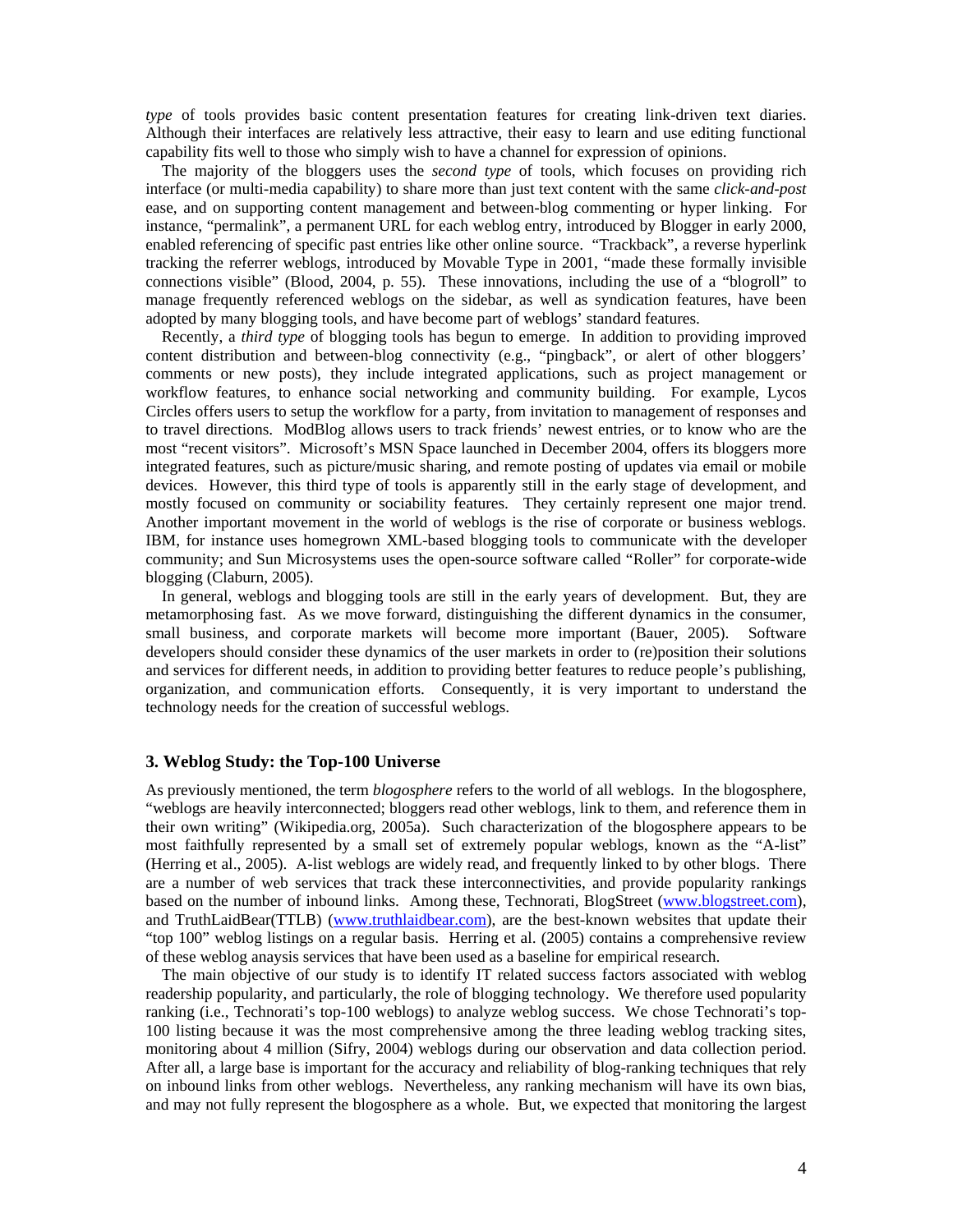tracking site would provide reasonable empirical evidence for our understanding of the top-100 universe of successful weblogs.

## 3.1 SAMPLING: MAKEUP OF AN A-LIST WEBLOGS

During a 3-month period in the fall of 2004, we recorded all the weblog ranking information that had appeared on Technorati's daily updated top-100 listing. Technorati's ranking was determined by the "number of blogs who links to the site", also referred to as the number of inbound links. A total of 169 weblogs or websites appeared on the top-100 list at some point in time during our observation period.

A pre-analysis of this website list led to the following observations. First, a number of websites did not meet our criteria for being a weblog. While they were frequently changed content sites with inbound links from other weblogs, they were not really weblogs (based on our definition of weblog in section 2.1). Second, there were a number of weblogs that had only a fleeting presence among the top 100+ weblogs during the three months observation period. Thus, to measure the top weblogs more reliably, we decided to remove weblog sites with less than 7 days presence on the top-100 list. The removal of non-weblogs lowered the count by 21 cases, and the removal of weblogs with only shortterm presence led to another 22 cases being removed. Hence, overall we were left with 126 most popular weblogs. They are referred to as the "A-list" for the purpose of our weblog analysis in the following sections.

## 3.2 RANK AGGREGATION TECHNIQUE

The task of combining rank results from various alternative preferences is called "rank aggregation". It is widely discussed in the literature of *social choice theory* (see Arrow, 1963) in terms of forming a collective choice or a social decision. As a simple and popular rank aggregation method, *Borda's rule*, introduced by Jean-Charles de Borda in 1770 to fairly elect members to the French Academy of Science (Wikipedia.org, 2005b), is often used for ranked preferential voting with anonymous voters. Borda's rule has found its application in determining winners for sports (such as American Major League Baseball), and elections (e.g., Reilly, 2002), and recently in the context of the web (e.g., Chin et al., 2004; Dwork et al., 2001). We applied it to aggregate weblogs' daily popularity ranking scores over the 3-month evaluation period. Since this study measures weblog success based on its popularity ranking, this rank aggregation technique provides certain degree of robustness over a period of time by reducing the bias and unstable preference of daily rankings. Additionally, using a ranking score better reflects the relative (winning or losing) position of a weblog in the A-list than its numerical value of inbound links (the number of inbound links varied everyday and is relatively less stable than daily ranking scores).

Based on the Borda's rule, we assigned a score  $(S_i)$  to each weblog  $(i)$ , relative to its daily ranking in the A-list. For example, the 1<sup>st</sup> rank among 126 weblogs was given the score  $S_1 = 1$ , and the 2<sup>nd</sup> weblog in the ranking had the score  $S_2 = 2$ , and so on. And then, we calculated a monthly mean  $(\overline{S_i})$ of each weblog (*i*) for each of the three months. The monthly aggregated ranking scores were then determined based on the ranking of a weblog's  $\overline{S}$  value in the A-list; similar to the way we assigned the daily ranking scores. As a result, the popularity ranking scores used to categorize weblog success in section 4 were all *monthly aggregated ranks* following the Borda's rule, and we simply referred to them as "*rank scores*".

### 3.3 THE A-LIST WEBLOGS

Among the 126 sampled A-list weblogs, the average number of inbound links over the three months observation period ranged from 13,829 ("top 1") to 1,385 ("top 126"), with *mean* equals 2,788 and *standard deviation* equals 1,917. To give a clear explanation of how these inbound links correspond to the (aggregated) rank scores, we plotted each sample weblog with its rank score against its average inbound links in a 2-D graph (see Figure 1). This graph also indicates that the 3-month average inbound links of the top  $25<sup>th</sup>$  weblog is 2,798, the closest to mean.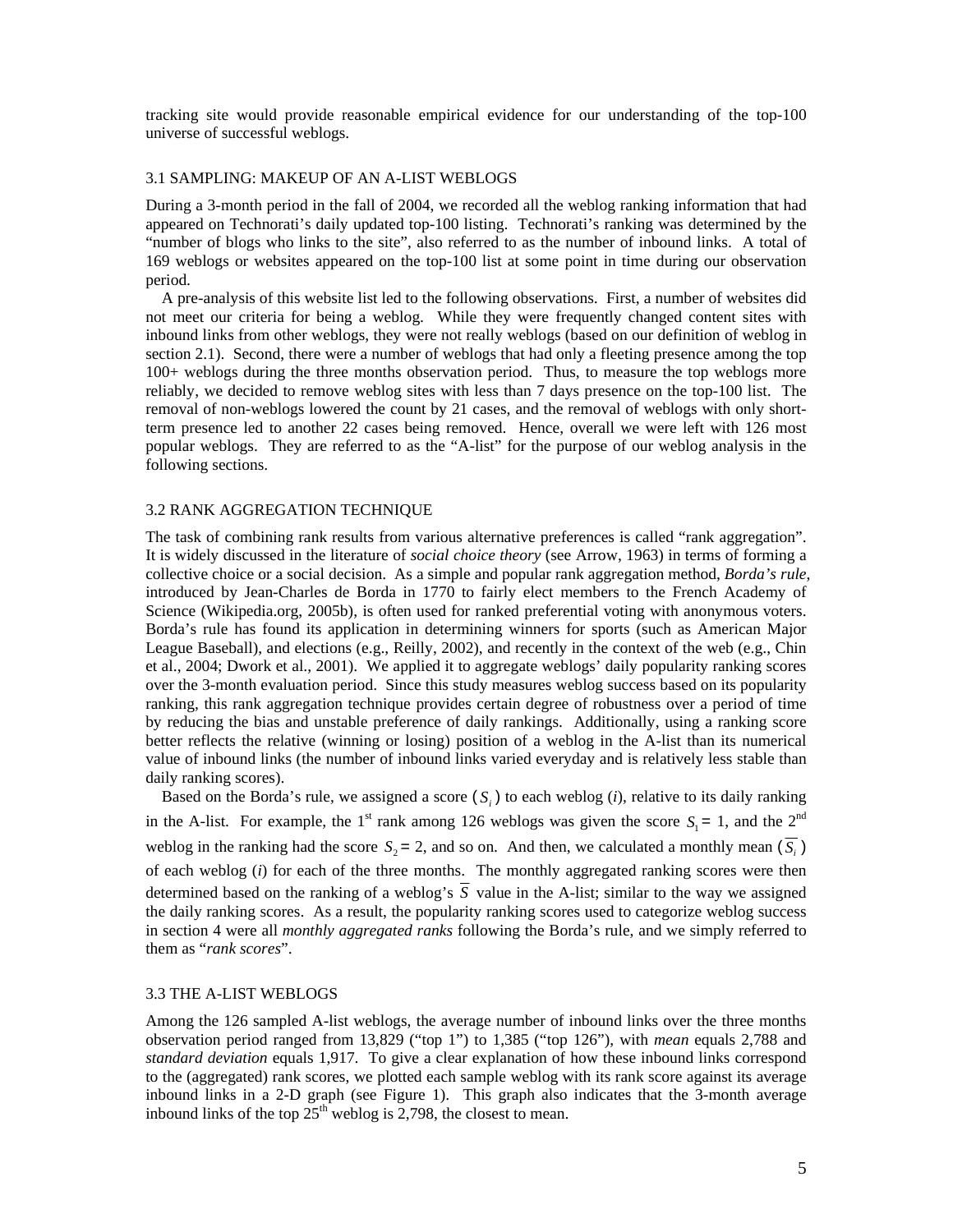

FIGURE 1. Rank scores versus 3-month average inbound links

# **4. Weblog Success Categories**

## 4.1 CATEGORIZATION CRITERIA

To capture both static and dynamic characteristics of weblog success over a period of time, we divided weblog success into two dimensions: popularity *rank* (static measure) and popularity *growth* (dynamic measure). These two variables make excellent sense for evaluating a weblog's success. Weblogs are successful to the extent that their popularity or readership impact enters the top rank of weblogs, and that they possess the capabilities to grow further. If one of these variables is missing, the weblog will not be able to stay on top, at least not for long. Table 1 defines the level in each dimension.

| <i>I wo</i> almensions of weblog popularity |                                                          |                                                                     |  |  |  |
|---------------------------------------------|----------------------------------------------------------|---------------------------------------------------------------------|--|--|--|
| <b>Popularity</b>                           |                                                          | <b>Operational Definition</b>                                       |  |  |  |
|                                             | Rank scores were always inside the A-list in the 3-month |                                                                     |  |  |  |
| Rank                                        | Middle                                                   | Rank scores bounced inside and outside of the A-list in the 3-month |  |  |  |
|                                             | $Low*$                                                   | Rank scores were always outside the A-list in the 3-month           |  |  |  |
| <b>Positive</b>                             |                                                          | Rank scores increased $> 10$ scores in the 3-month                  |  |  |  |
| Growth                                      | <b>Neutral</b>                                           | Rank scores fluctuated $\leq$ 10 scores the 3-month                 |  |  |  |
|                                             | <b>Negative</b>                                          | Rank scores decreased $> 10$ scores in the 3-month                  |  |  |  |

TABLE 1 *Two dimensions of weblog popularity*

\* Outside the scope of this study.

Although we categorized weblog popularity into three rank levels, we were only interested in *high* and *middle* ranks of weblogs in the current study, given that *low* rank weblogs fell outside of the list of successful weblogs. To separate growth rates into *positive*, *neutral*, and *negative* levels, we used the threshold level of "10" rank scores, and compared the three monthly aggregated rank scores for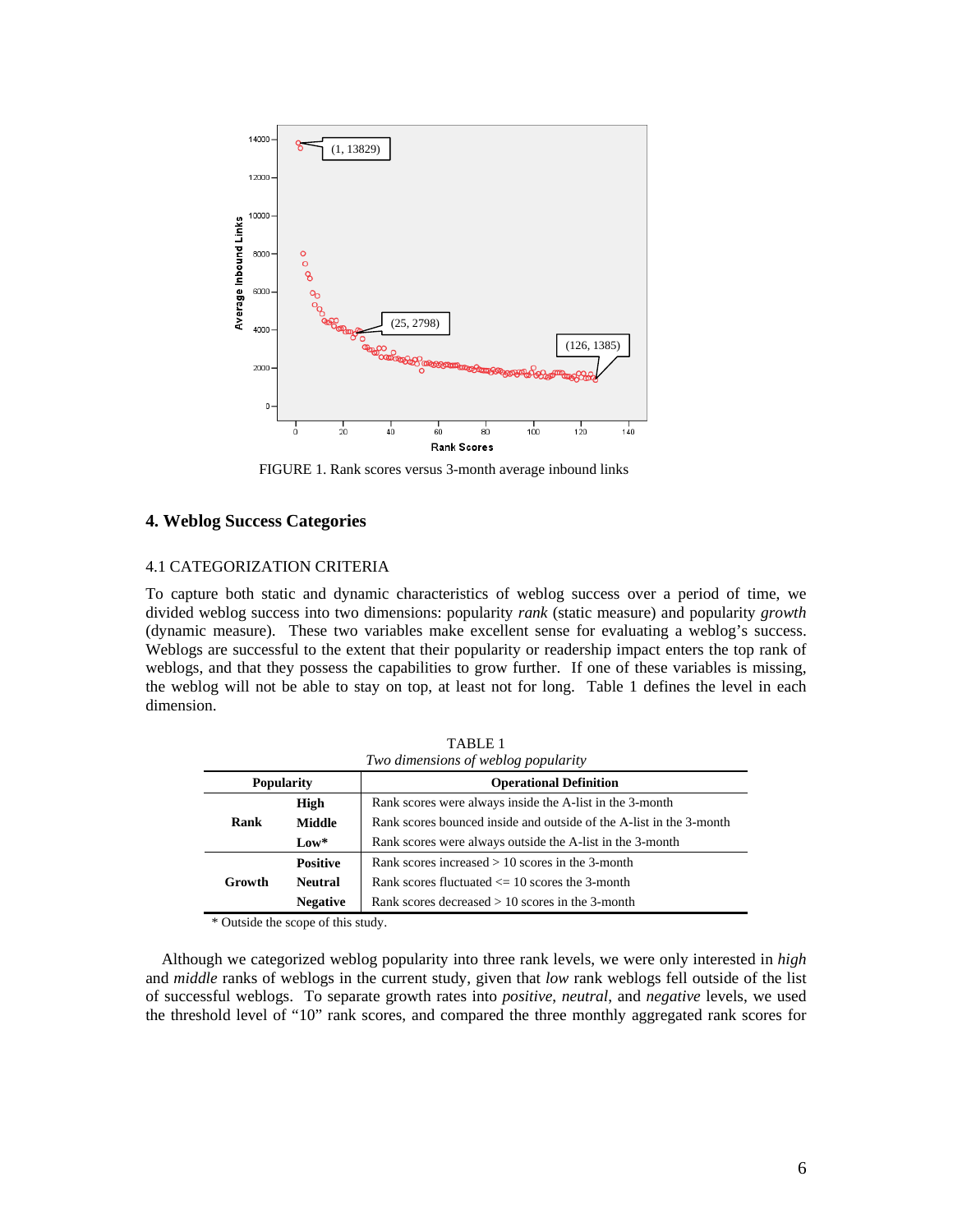each weblog in the A-list. We chose the value "10" because it reflected 10%, a quite significant, movement of the top- $100^1$ .



FIGURE 2. Weblog success categories

According to the popularity rank and growth levels, any weblog could be placed into one of the nine categories in Figure 2. Further, we named the weblogs that had been appeared in the A-list as, Rising Star, Emerging, Core, Fringe, Falling Star, and Dropout, representing the extent of their popularity impact and success. Weblogs belong to the first three categories either were more successful or would be potential more successful compare to the latter three. For example, a Falling Star might actually be in a higher rank than an Emerging weblog at some point in time, but given the rate of positive growth of an Emerging weblog (i.e. at least 10 ranks upward within three months), it certainly would have the potential to win over the negatively grown Falling Star in the near future.

## 4.2 DISTRIBUTION OF WEBLOGS AMONG CATEGORIES

1

The 126 weblogs of our A-list sample were assigned to one of the six weblog success categories. The summary statistics revealed some interesting insights about weblog popularity. As shown in Table 2, the largest group was those weblogs whose ranking scores remained relatively stable, namely the *Core* group (38 blogs, or 30% of the sample), followed by 29 (23%) popular weblogs whose popularity was dropping during the evaluation period, our *Falling Stars*. This result indicates two issues, namely that transition between *high* and *middle* popularity is more likely than might be assumed, and that it is easier to lose popularity than to gain it. Within our sample, 58% of weblogs remained on the A-list for the entire time, while 42% moved in and out of the list. This is different from the conventional wisdom which states that weblog popularity remains highly stable, i.e., follows an 80/20 rule (e.g., Shirky, 2003). Thus, breaking into the top-100 is possible, even if the *power-law* suggests otherwise. In our sample, "losers" exceeded "gainers" almost 2:1. While 18% of the sampled weblogs increased in popularity, 32% lost and 50% remain unchanged in popularity.

| <b>Success</b>      | <b>Blog</b><br>Count | $\frac{6}{6}$ | <b>Rank Levels</b> |        |                | <b>Growth Levels</b> |                |                 |
|---------------------|----------------------|---------------|--------------------|--------|----------------|----------------------|----------------|-----------------|
| <b>Categories</b>   |                      |               | High               | Middle | $_{\rm Low^*}$ | <b>Positive</b>      | <b>Neutral</b> | <b>Negative</b> |
| Core                | 38                   | 30%           |                    |        |                |                      |                |                 |
| <b>Falling Star</b> | 29                   | 23%           |                    |        |                |                      |                |                 |
| Fringe              | 25                   | 20%           |                    |        |                |                      |                |                 |
| Emerging            | 17                   | 13%           |                    |        |                |                      |                |                 |

TABLE 2 *Distribution of weblogs among success categories*

<sup>&</sup>lt;sup>1</sup> The resulting even distribution between stable sample (50% neutral growth) and variation (18% positive plus 32% negative growth) later justifies our choice of "10" as the threshold to determine growth levels (see Table 2).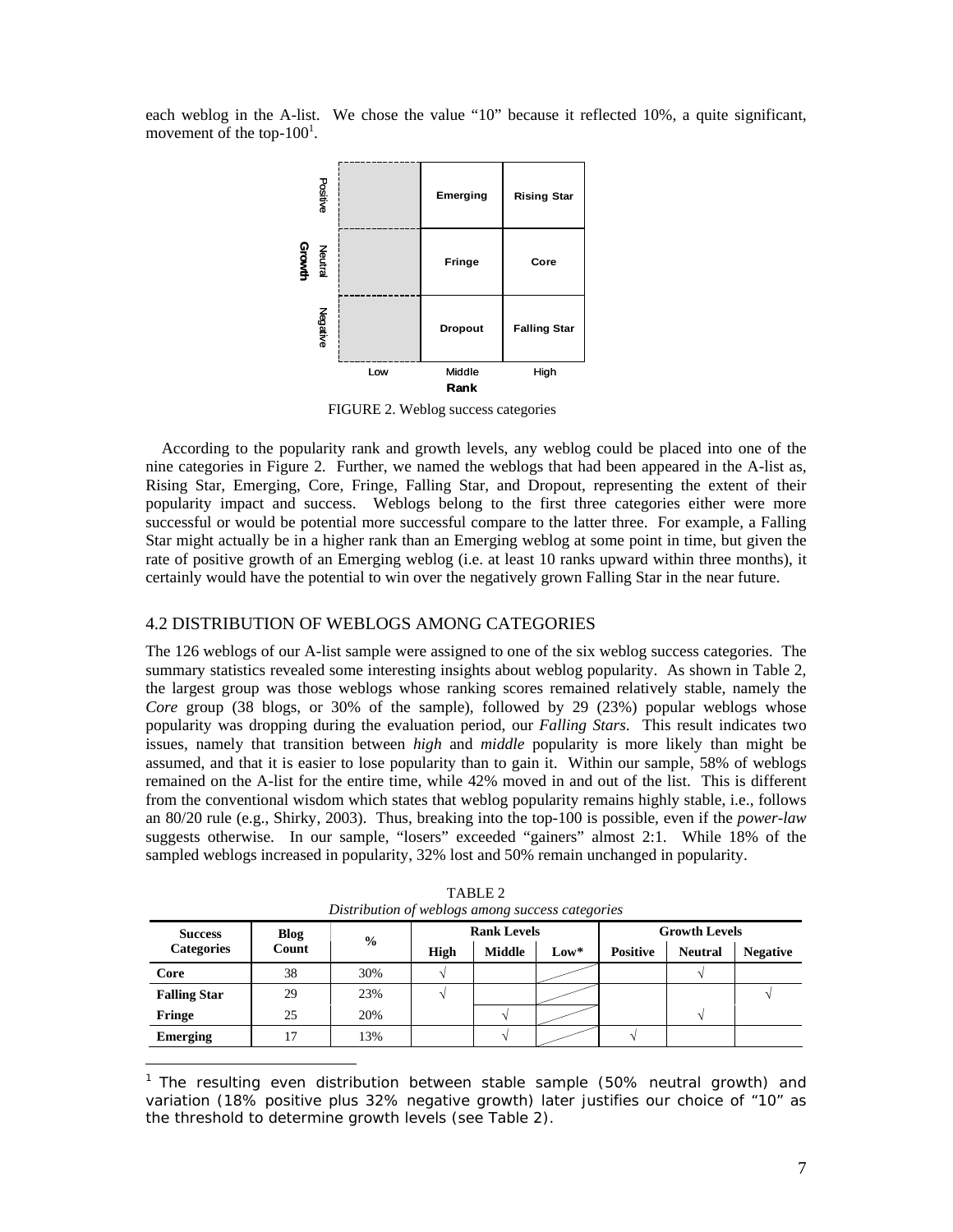| <b>Dropout</b>                                |     | 9%   |     |     |       |     |     |     |
|-----------------------------------------------|-----|------|-----|-----|-------|-----|-----|-----|
| <b>Rising Star</b>                            |     | 5%   |     |     |       |     |     |     |
| <b>Total</b>                                  | 126 | 100% | 58% | 42% | $0\%$ | 18% | 50% | 32% |
| the property of the control of the control of |     |      |     |     |       |     |     |     |

\* Not sampled.

# **5. Characteristics of Blogging Tool**

### 5.1 CHARACTERISTICS OF TOOL TYPES

As explained earlier, most weblogs are built by some sort of blogging tools, whether supported by hosting services, standalone software, or self-developed applications. Blogging tools differ in their capabilities from *Type I* (for creating link-driven text diaries or presentation weblogs), to *Type II* (which offers content administration capability with rich interface and between-blog connectivity), and to *Type III*, with integrated applications aiming to enrich social interactions among bloggers. Table 3 differentiates these three types of tool according to their key characteristics for blogging.

| Chan acter in antone of <i>olo</i> KNing tools   |                                                  |                                                                                                        |  |  |  |  |
|--------------------------------------------------|--------------------------------------------------|--------------------------------------------------------------------------------------------------------|--|--|--|--|
| <b>Tool Characteristics</b>                      | <b>Key Capability</b>                            | <b>Feature Examples</b>                                                                                |  |  |  |  |
| <b>Type I</b><br>(Content presentation oriented) | Basic content editing and<br>linking             | Text diary, hyper links, user-friendly editor                                                          |  |  |  |  |
|                                                  | Rich interface for weblog<br>presentation        | Images, markup language                                                                                |  |  |  |  |
| Type II<br>(Content administration focused)      | Content management                               | Indexed archive, search, "permalink", "trackback",<br>categorization, syndication                      |  |  |  |  |
|                                                  | Between-blog connectivity                        | "Blogroll", blog friends                                                                               |  |  |  |  |
| <b>Type III</b>                                  | Improved content distribution<br>and management  | "Breadcrumbs", "pingback", alert of other weblogs'<br>new posts, post of remote updates                |  |  |  |  |
| (Social application enhanced)                    | Integrated application for<br>social interaction | Workflow or project management, polls, "IntraSite"<br>messaging, web invitation, picture/music sharing |  |  |  |  |

TABLE 3 *Characterization of blogging tools*

Each weblog in the sample was carefully examined and assigned to one of the three blogging tool characteristics. Two experienced bloggers were involved in the coding. In the first-round, the two raters independently placed 120 (out of 126) weblogs in the same way, an agreement rate of more than 95%. Then, both raters re-coded the remaining 6 disputable weblogs together to reach 100% consensus.

#### 5.2 USE INDEX OF BLOGGING TOOLS

Table 4 shows that most of the weblogs in our sample used Movable Type (2.x or 3.x), a popular standalone blogging software, and currently providing *Type II* blogging capabilities. The next largest group used various self-developed tools (20.6%), mostly *Type II*. Blogger and ModBlog, two very popular hosting services, were next in terms of popularity, each accounted for more than 10% of the sampled weblogs. The rest of the tools each accounted for much less. This overview suggests that leading weblogs rely less on hosted solutions, but instead, use predominantly self-hosted third-party software (e.g., Movable Type) or even self-developed applications.

| Use index of blogging tools |                             |                   |               |  |  |  |
|-----------------------------|-----------------------------|-------------------|---------------|--|--|--|
| <b>Blogging Tools</b>       | <b>Tool Characteristics</b> | <b>Blog Count</b> | $\frac{6}{9}$ |  |  |  |
| <b>Movable Type</b>         | Type II                     |                   | 24.6%         |  |  |  |

| TABLE <sub>4</sub> |  |  |                            |  |  |  |
|--------------------|--|--|----------------------------|--|--|--|
|                    |  |  | Use index of blogging too. |  |  |  |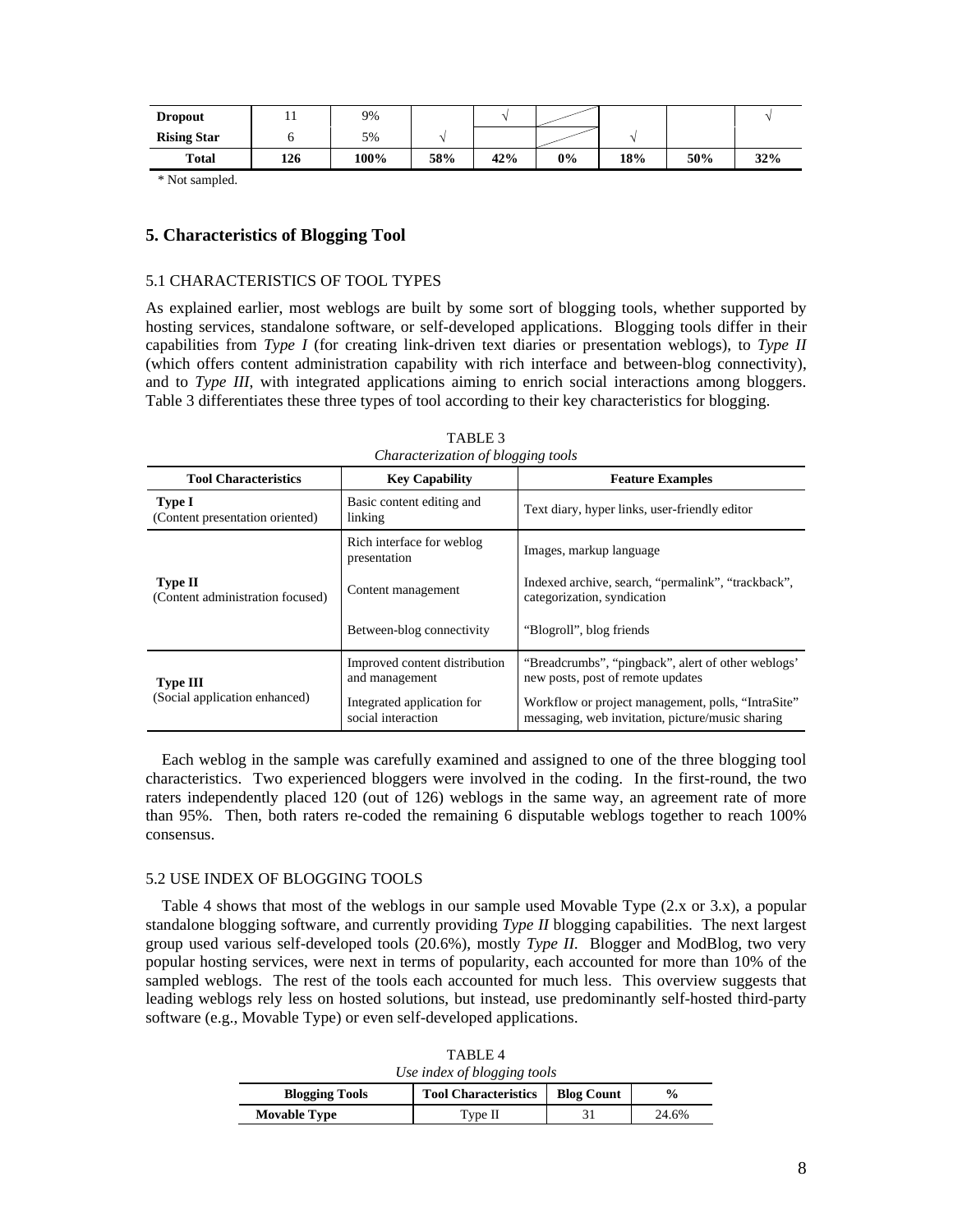|                             | Type I   | 6              |        |
|-----------------------------|----------|----------------|--------|
| <b>Self Developed Tools</b> | Type II  | 17             | 20.6%  |
|                             | Type III | 3              |        |
| <b>Blogger</b>              | Type II  | 15             | 11.9%  |
| ModBlog                     | Type III | 14             | 11.1%  |
| <b>WordPress</b>            | Type II  | 9              | 7.1%   |
| (Manila/Radio) Userland     | Type II  | 5              | 4.0%   |
| <b>b2evolution</b>          | Type II  | 3              | 2.4%   |
| <b>BlogDrive</b>            | Type II  | 3              | 2.4%   |
| <b>CityDesk</b>             | Type I   | $\overline{c}$ | 1.6%   |
| Cyberz Inc.                 | Type II  | $\overline{c}$ | 1.6%   |
| Scoop                       | Type II  | $\overline{c}$ | 1.6%   |
| <b>NuclearCMS</b>           | Type II  | 1              | 0.8%   |
| Other tools                 | Type II  | 12             | 10.3%  |
|                             | Type III | 1              |        |
| Total                       |          | 126            | 100.0% |

In total, 8 of the sampled weblogs used *Type I* blogging tools (6.3%), 100 used *Type II* (79.4%), and 18 used *Type III* tools (14.3%). This demonstrates that successful bloggers have moved from primarily *content presentation oriented* tools (as it was in the early blogging days), to more *content administration focused* solutions. Recently, with more *social application enhanced* type of blogging tools, such as MSN Space and Yahoo 360°, coming into the marketplace, we expect to see more *Type III* tools to appear in the A-list weblogs in the near future. The question yet to be answered is whether there is a significant relationship between blogging technology use and weblog success.

# **6. Blogging Tools and Weblog Success**

## 6.1 TECHNOLOGY-POPULARITY RELATIONSHIP

To find out whether technology plays a role in weblog success (or popularity), we performed a chisquare test of the two categorical variables: *(weblog) success category* and *(blogging) tool characteristic*. The chi-square value =  $44.59$  ( $p < .001$ ), reflects a high level of statistical significance, while Cramer's V value  $= 0.42$  (greater than 0.30) further suggests that tool property differences have a strong effect on different weblog success categories.



Success Category

FIGURE 3. Weblog success categories versus tool characteristics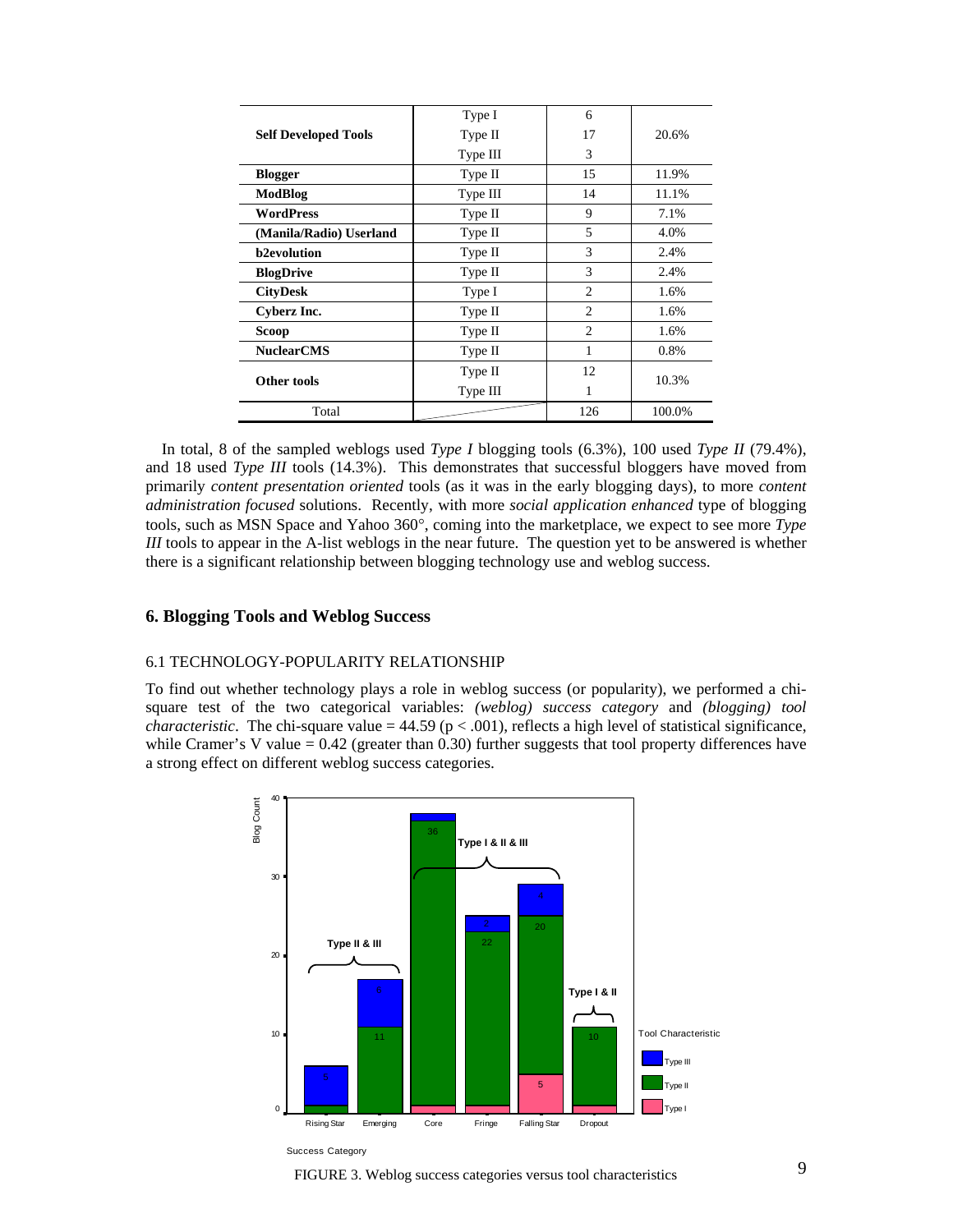Moreover, from the stacked bar chart (see Figure 3), we can observe that *Rising Stars* and *Emerging* weblogs (the two categories with a positive growth in weblog popularity during the evaluation period) use both *Type II* and *Type III* blogging tools. But, none of the *Dropout* weblogs (the least successful category whose popularity dropped out from Technorati's top-100 list and had never came up during the evaluation period) used *Type III* tools.

#### 6.2 CONTROL CHECKS

To tease out a potential validity treat to the technology-popularity relationship, the maturity of weblog, such as *age* (the number of years since creation), was checked against *tool characteristic* and *success category*. Chi-square tests found no significant differences between age groups ("long age" > 4 years, "short age" <= 4 years) and tool characteristic types (or success categories). We used "4" to separate age into two groups since it was the mean age of our sampled weblogs, which ranged from 1 to 19 with standard deviation equals to 2.79. Moreover, whether the weblogs had changed their blogging tools during the three months might be another confounding factor influencing the outcome. We refer to this variable as *technology shift*. Although it could not be easily assessed, we were certain that no weblogs had switched to a different blogging tool during our observation period. However, upgrading to a later version of the same tool was possible (but very rare). Even so, we still categorized them into the same tool type as there were not significant changes. For example, we categorized both version 2 and 3 of Movable Type as a *Type II* blogging tool. Therefore, we may argue that the impact of technology shift is minimal and insignificant.

### **7. Weblog Success Model: From a Value Proposition**

Why would technology differences, in this case, blogging tool differences, be associated with weblog success? Previous observation on the relationship between tool characteristics and success categories indicated that the three types of blogging technology were either "content value" oriented or "social value" enhanced. In search for a reasonable explanation, we put forward a weblog success model, attributing a weblog's success to its value proposition in terms of the content presented, the blogging technology used, and the social resources established/maintained. We argue that weblog success (popularity rank and growth) largely depends upon the value that the weblog provides to its users or readers. Based on our previous discussion, a weblog's value is a combination of multiple elements.

The first and most obvious value factor of the weblog success is its written (or media) **content**, the information itself, like any other forms of web content. Motivated by different reasons (Nardi et al., 2004), such as documenting one's life, providing commentary and opinions, expressing deeply felt emotions, articulating ideas through writing, and forming and maintaining community forum, bloggers publish different types of information in their weblogs, and hence, attract different reader groups. Determinants of weblog content value therefore include measures such as the type of information provided, the frequency and volume of posting, and the presentation and organization of content.

Another important value factor is the built-in capability of a weblog to present and organize content, to facilitate between-blog connectivity and social interaction among bloggers. This capability is a direct result of the blogging **technology**. Weblogs' interactive capability, enabled by blogging technology, adds new value to the traditional form of dynamic web pages vis-à-vis static pages (Blood, 2004). It affects the accessibility of a weblog and its potential to spread (Bauer, 2004; Blood, 2004; Wagner, 2004). Preece et al. (2001) argue that usability and sociability of technology-supported online environments, such as online communities, determines their success. Similarly, the technology contribution in promoting weblog success may be measured by its ability to create and manage content, and to facilitate online sociability. Alternatively, tool characteristics may be another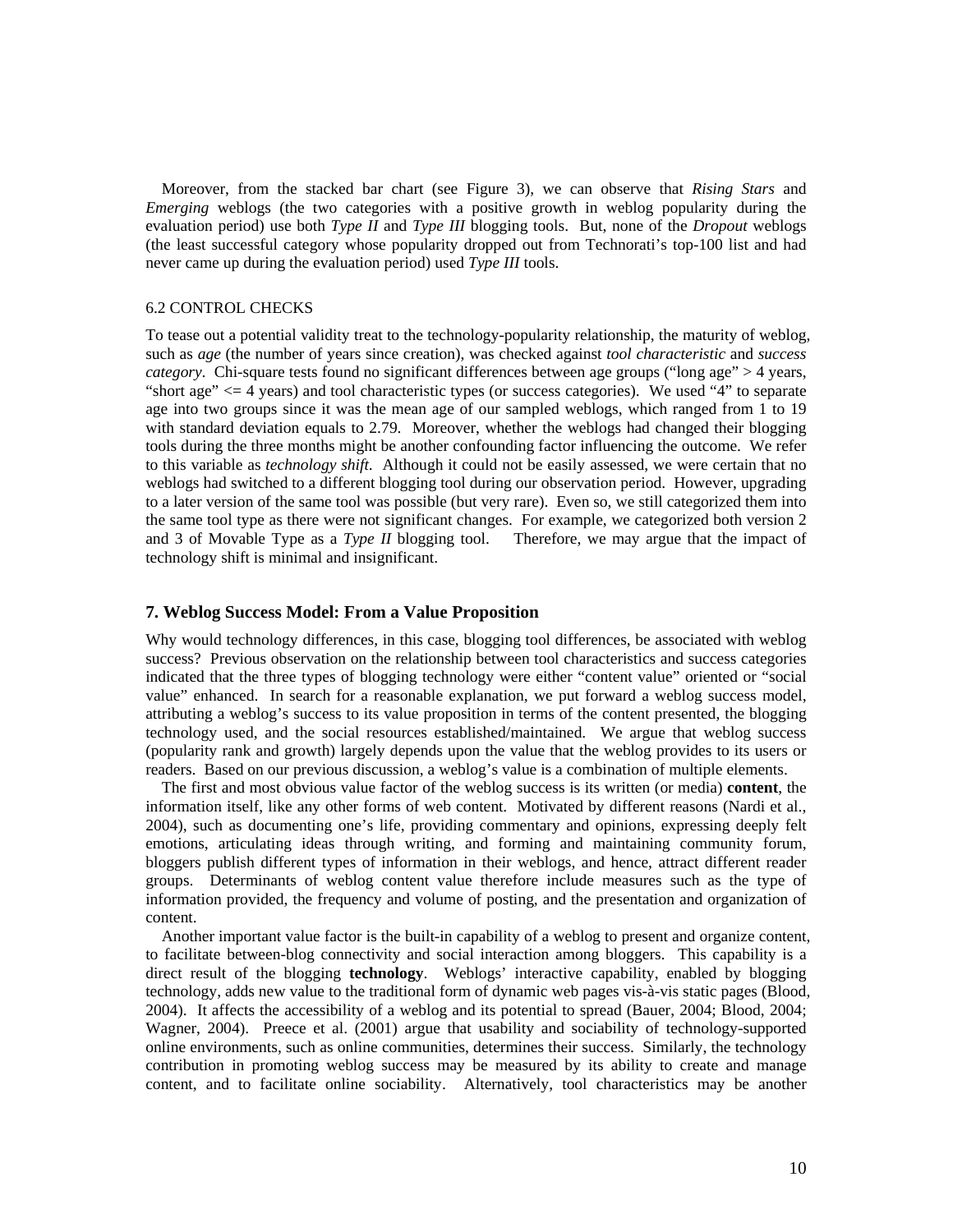indicator that measures its functional capability to present and administrate the content, as well as to enrich social interaction.

Another important factor and a distinct value driver is defined by the existing and potential social resources of a weblog, such as the affiliated membership or existing community of a blog host, the frequent visitors or blog commentators, and a list of inter-connected blogs (e.g., "blogroll" or "blog friends"). Readers would be expected to prefer a weblog that is read or commented by many other visitors, or linked by celebrity bloggers (Shirky, 2003; Wagner et al., 2005). Hence, a weblog's social capital (Nahapiet and Ghoshal, 1998) that is embedded within inter-blog relationships, or in other words, the **social** value of a weblog, is a third important contributor of a weblog's value.

Moreover, weblog-building technology has a direct impact on blog content. Since blogging technology is designed for authors to reduce web publication and communication effort (Du and Wagner, 2005), authors can focus on writing while the technology takes care of publishing, storage, link creation, and so forth. The less time and effort authors have to spend on these ancillary tasks, the more time they should be able to devote to content, thus resulting eventually in better content. A similar argument can be made for social value. Blogging technology that automates link creation, that identifies recent visitors (possibly with clickable back links, such as in ModBlog), or maintains subscriber lists and syndicates their content, will help create and maintain the social circle of bloggers, by significantly lowering the effort to link to and visit other sites. Here, technology's enabling character is reflected through its usability and sociability of supporting weblog success at both content and social levels.



FIGURE 4. A weblog success model

Figure 4 illustrates a value-based conceptual model, and posits that weblog popularity success is primarily associated with its content, technology, and social value, wherein technology plays an important role in reinforcing weblog's content and social value. The bold variables in this Figure had been empirically tested and discussed in section 6, demonstrating the *technology-weblog success* relationship. This model is consistent with the techno-social perspective (Orlikowski et al., 2001) of information and technology research, which recognizes both material characteristics and social constructive impact of information technology. Unlike DeLone and McLean's IS success model (2003), which suggests that three quality-level success factors (information quality, system quality, and service quality) are associated with net benefits of information systems in general, our model allows techno-social and value-driven explanations to be woven together to describe why a specific social computing technology (weblog) influences the successful diffusion of a *disruptive* IT innovation. Disruptive, meaning that such an IT innovation creates new computing capabilities and radically changes behaviors in terms of view, operation, and utilization (Lyytinen and Rose, 2003), and therefore requires a new model to explain.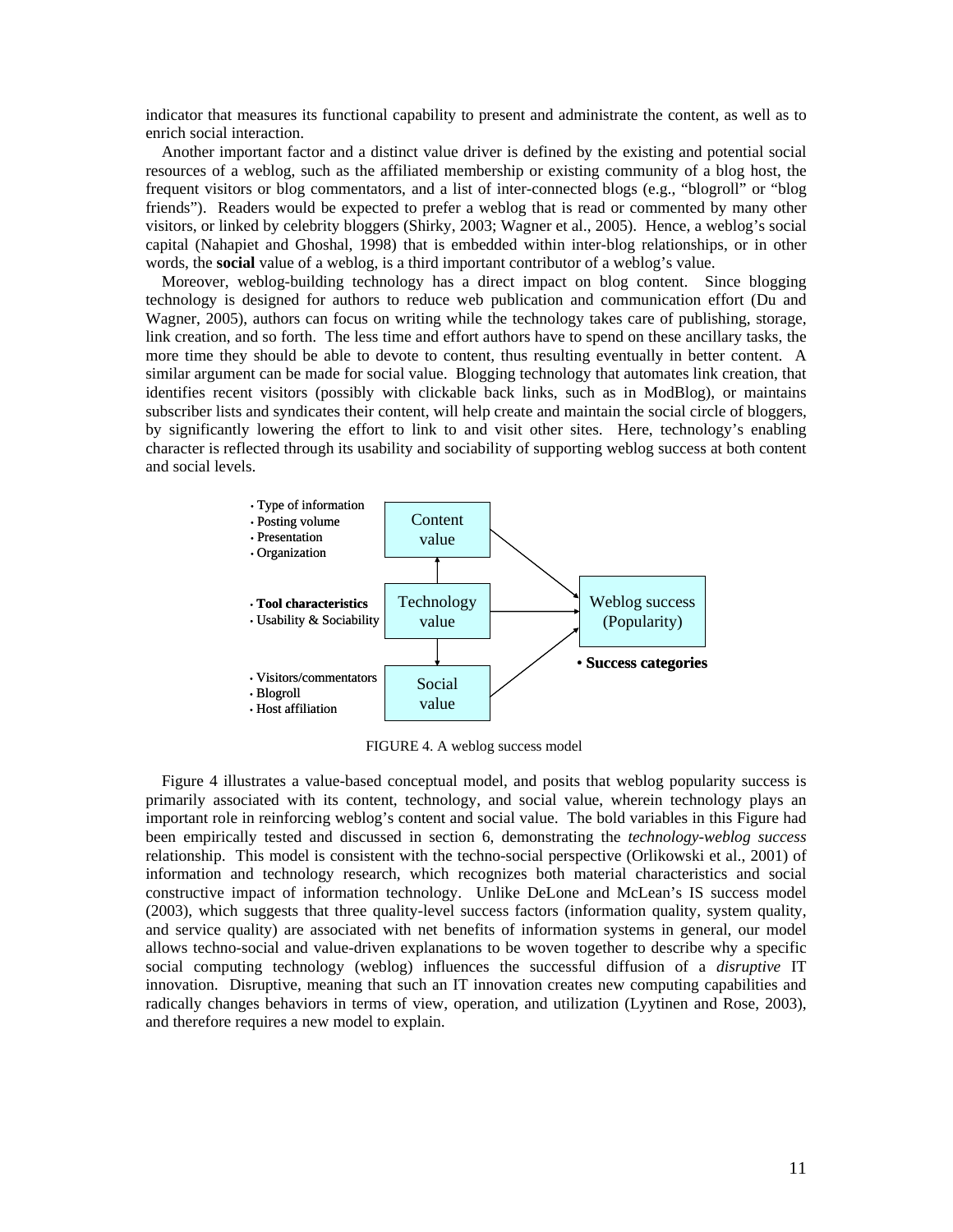## **8. Discussion and Implications**

Our study took a unique perspective, asking what made the most successful weblogs technology-wise so different. Therefore, rather than randomly selecting a large number of weblogs, this study investigated 126 highly successful weblogs out of a base set of 4 million, and explored their success factors. Measuring both static ("popularity rank") and dynamic ("popularity growth") success factors, we were able to attribute success to the type (category) of blogging technology employed.

Our resulting model explains weblog success from a techno-social perspective, but excludes other non-IT related factors, such as brand name or celebrity effect. While we expect these latter factors to matter, they are outside the scope of this IS focused study, and are likely of "far less interest to IS scholars" (Benbasat and Zmud, 2003, p. 191).

As a first attempt to study weblog success, we hope to contribute to the knowledge of a promising web-technology enabled social phenomenon. As suggested in the study, technology characteristics affect the ability of weblogs to create and deliver content, as well as to nurture social circles around them. This study provides empirical evidence in supporting both the materialist and constructivist notions of technology, namely the techno-social perspective. Further, our innovative use of Borda's rule to improve reliability of the measure by aggregating weblogs' daily ranking scores introduces a new application of rank aggregation technique to the IS research methods of a similar kind.

From the practitioners' perspective, this study provides a potential winning formula for a blog to become popular. For instance, bloggers might improve their readership popularity by choosing technologies that foster participation and community interactivity. Aside from this, the research has important implications for the design of future blogging tools. Weblog hosting services and software vendors should consider enabling their tools to be interoperable with others (e.g. allowing their weblogs to receive external inbound links); a step forward from the existing "closed" design, such as ModBlog or Xanga, which only allow automatic linking (subscriptions or friends lists) among members that use the same technology. In addition to providing interoperable tools to enhance sociability, tool providers may also consider bundling some of the technology features to offer different usability layers for weblog presentation, administration, or socialization purposes. Users, as a result, would have more features to choose from, while the blogging technology could still maintain the same level of simplicity for use.

## **9. Limitations and Further Research**

This, like any other study, is not without limitations. For instance, success is a complex construct that should include multiple measures. We used number of inbound links as a proxy for weblog popularity, since it is, to some extent, the combined indication of attention, influence, and authority of a weblog. Yet, in doing so we left out other aspects of success, such as the users' or readers' satisfaction rating, and the (potential) market value of weblogs. Further, the content nature of these weblogs was not analyzed though it may provide interesting observation; our emphasis of the study is technology related issues.

Consequently, this research identifies numerous areas for further exploration. We can only outline some of them here. First, we may examine the technology-popularity link in more detail to determine which particular technology features are influencing popularity the most. Second, we may observe the technology-popularity relationship when other success measures are used. Third, we may explore longer-term popularity developments, to see whether popularity based on technology is only "skin deep". Fourth, we may expand our empirical analysis from technology aspect to also include semantic level ("content") as well as social level.

### **10. Conclusion**

Overall, we view this research as a starting point from which to challenge some existing notions on weblog success and the potential of joining the "A-list" of most popular weblogs, by highlighting the importance of technology in promoting weblog success. Our findings indicate that weblog success may not simply be determined by the content that created the interest in the earlier blogging days.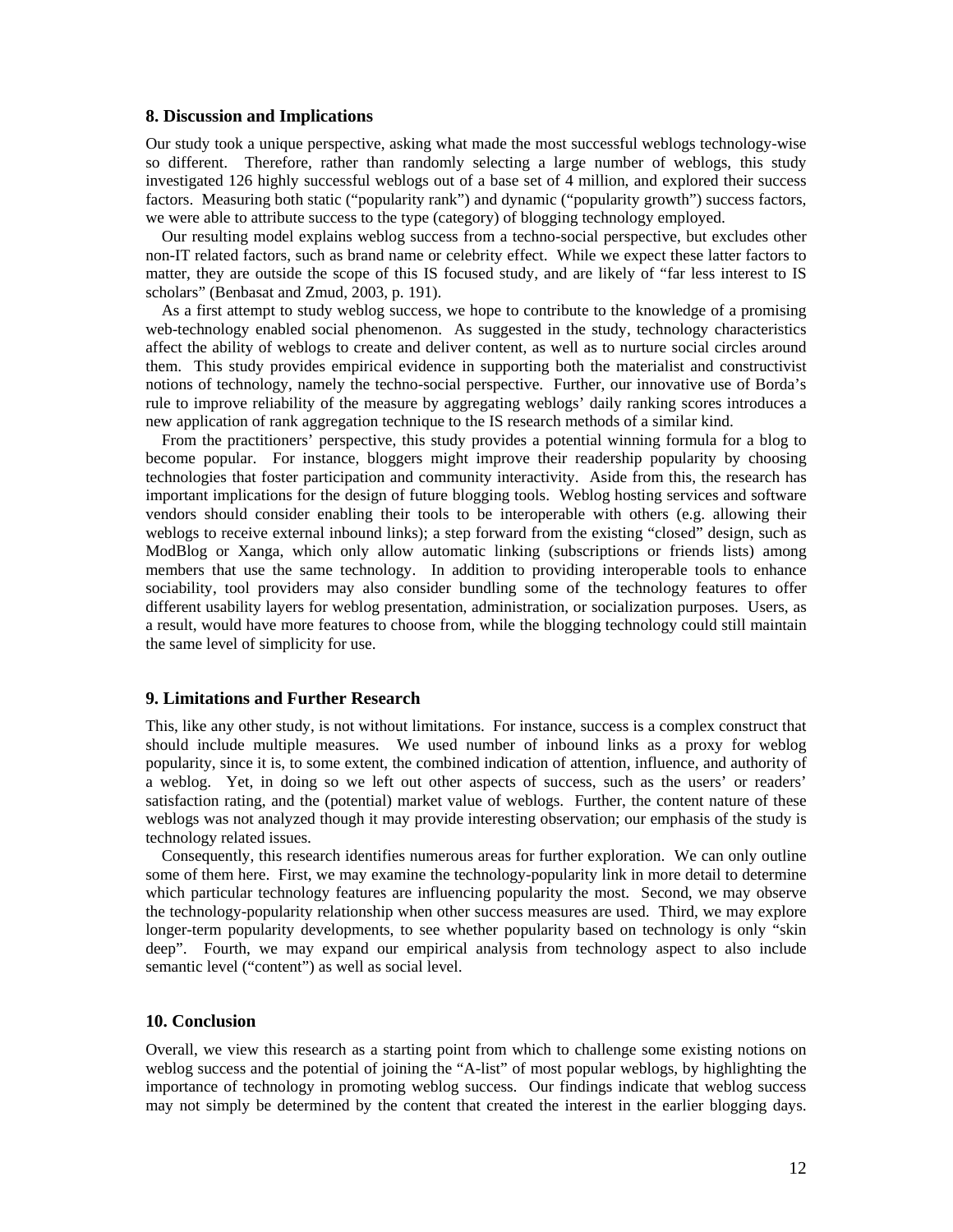Instead, the embedded ability of weblogs to create popularity and to nurture social interaction through its technology features may also be a significant contributor to weblog popularity improvement. In essence, the choice of the right technology or development of more appropriate technologies may create a distinct advantage in the highly competitive top-levels of the blogging world. Moreover, the findings may be generalizable to the design, development, and use of other types of interactive or dynamic websites or web applications.

#### **References**

Arrow, K. 1963. Social Choice and Individual Values, second ed. Yale University Press, New Haven. Barger, J., (December) 1997. Weblog resources FAQ. www.robotwisdom.com/weblogs.

Bauer E., (August) 2004. An overview of the weblog tools market. www.elise.com/web/a/an\_overview\_of\_the\_weblog\_tools\_market.php.

Bauer E., (February) 2005. Weblog tools market. www.elise.com/web/a/weblog\_tools\_market\_update\_february\_2005.php.

- Benbasat, I., and Zmud, R.W., 2003. The identity crisis within the IS discipline: Defining and communicating the discipline's core properties. MIS Quarterly, 27(2), 183-194.
- Blood, R., 2004. How blogging software reshapes the online community. Communications of the ACM, 47(12), 53-55.
- Blood, R., (September) 2000. Weblogs: A history and perspective. www.rebeccablood.net/essays/weblog\_history.html.
- Brown, J.S., 2001. Storytelling: Scientist's perspective: John Seely Brown. In Storytelling: Passport to Success in the 21<sup>st</sup> Century. www.creatingthe21stcentury.org/JSB.html.
- BusinessWeek online, (February) 2005. Blog readership on the rise. www.businessweek.com/technology/tech\_stats/blog050223.htm.
- Claburn, T., 2005. Blogging tools start to catch on the business world. InformationWeek, 1029. www.informationweek.com/story/showArticle.jhtml?articleID=60405102.
- Chin, F.Y.L., Deng, X., Fang, Q., and Zhu, S., 2004. Approximate and dynamic rank aggregation. Theoretical Computer Science, 325(3), 409-424.
- DeLone, W.H., and McLean, E.R. 2003. The DeLone and McLean model of information system success: A tenyear update. Journal of Management Information Systems, 19(4), 9-30.
- Du, H.S., and Wagner, C., 2005. Learning with weblogs: An empirical investigation. Proceedings of the  $38<sup>th</sup>$ Hawaii International Conference on System Science, Hawaii.
- Dwork, C., Kumar, R., Naor, M., and Sivakumar, D., 2002. Rank aggregation methods for the web. Proceedings of the 10<sup>th</sup> international conference on WWW, Hong Kong, 613-622.
- Hagel, J., and Armstrong, A., 1997. Net Gain: Expanding Markets through Virtual Communities. Harvard Business School Press, Mass.
- Herring, S.C., Kouper, I., Paolillo, J.C., Scheidt, L.A., et al., 2005. Conversations in the Blogosphere: An analsysis from the bottom up. Proceedings of the  $38<sup>th</sup>$  Hawaii International Conference on System Sciences.
- Kozinets, R.V., 1999. E-Tribalized marketing?: The strategic implications of virtual communities of consumption. European Management Journal, 17(3), 252-264.
- Liu, C., and Arnett, K.P., 2000. Exploring the factors associated with web site success in the context of electronic commerce. Information & Management, 38(1), 23-33.
- Lyytinen, K., and Rose, G.M., 2003. The disruptive nature of information technology innovations: The case of Internet computing in system development organizations. MIS Quartely, 27(4), 557-595.
- Markus, M.L., Manville, B., and Agres, C.E., 2000. What makes a virtual organization work Lessons from the open source world. Sloan Management Review, 42(1), 13-26.
- Mockus, A, Fielding, R.T., and Herbsleb, J.D., 2002. Two case studies of open source software development: Apache and Mozilla. ACM Transactions on Software Engineering Methodology, 11(8), 309-346.
- Molla, A., and Licker, P.S., 2001. E-commerce systems success: An attempt to extend and respecify the DeLone and McLean model of IS success. Journal of Electronic Commerce Success, 2(4), 1-11.
- Nahapiet, J., and Ghoshal, S., 1998. Social capital, intellectual capital, and organizational advantage. Academy of Management Review, 23(2), 242-266.
- Nardi, B.A., Schiano, D.J., Gumbrecht, M., and Swartz, L., 2004. Why we blog. Communications of the ACM, 47(12), 41-46.
- Orlikowski, W.J., and Barley, R.B., 2001. Technology and institutions: What can research on information technology and research on organizations learn from each other? MIS Quarterly, 25(2), 145-165.
- Preece, J., 2001. Sociability and usability in online communities: determining and measuring success. Behavior & Information Technology, 20(5), 347-356.